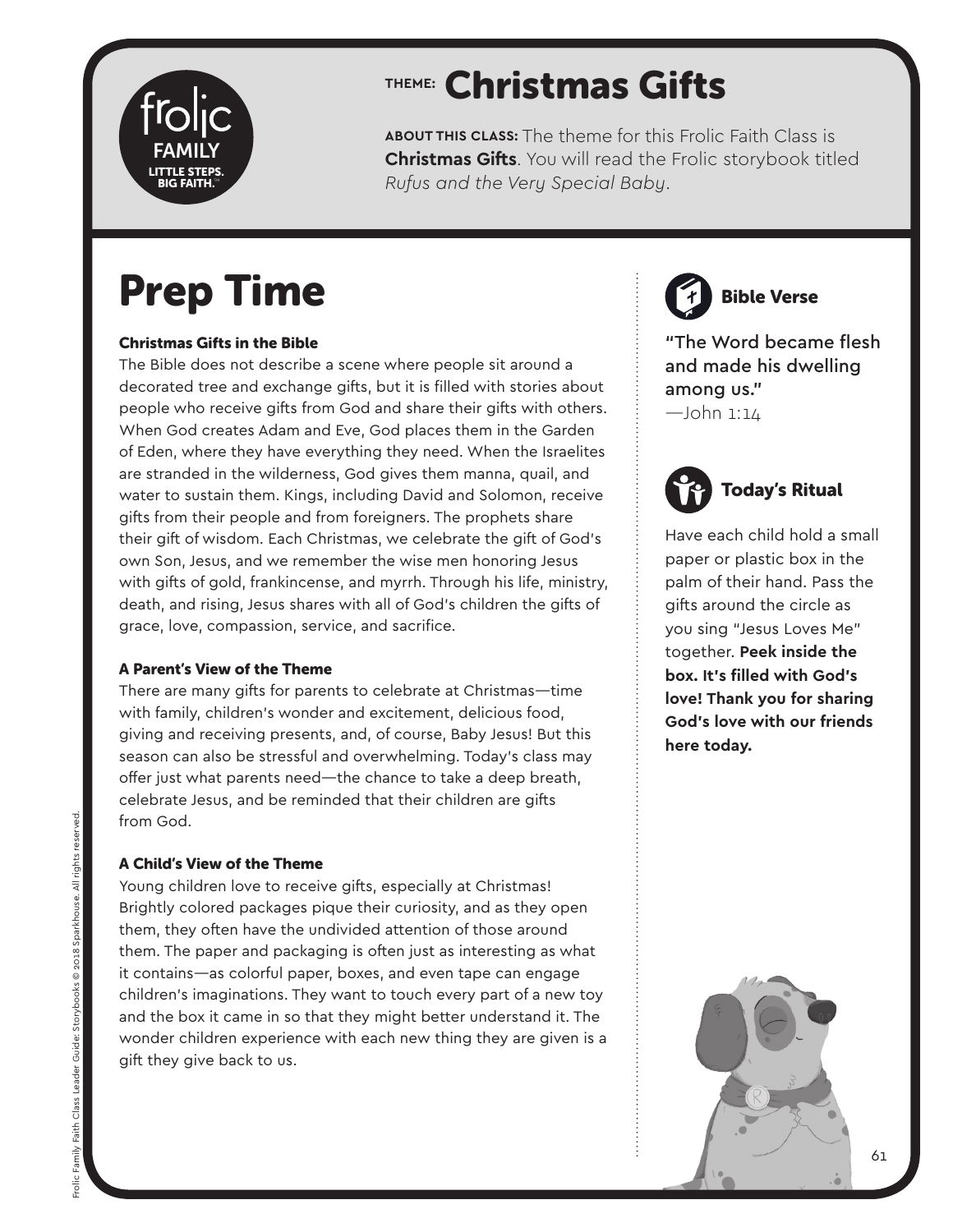**THEME: Christmas Gifts** 

Let's Color Together

This center supports **coloring skills**. For toddlers.

### sanddns

**HAMILY BIGRATHE** 

Christmas Gifts Coloring Page on page 76, crayons, and blank paper

#### For Leaders

Make copies of the Coloring Page and place on a low table with crayons and blank paper.



Caregivers, while you do this . . .

- When I color, I develop my fine motor skills.
- Using crayons helps me learn the names of colors.
- **When I color pictures from this story, I remember that I have special gifts I can offer to Jesus too.**

Encourage your child to color the images from the book. Delight in their colorful





creations!





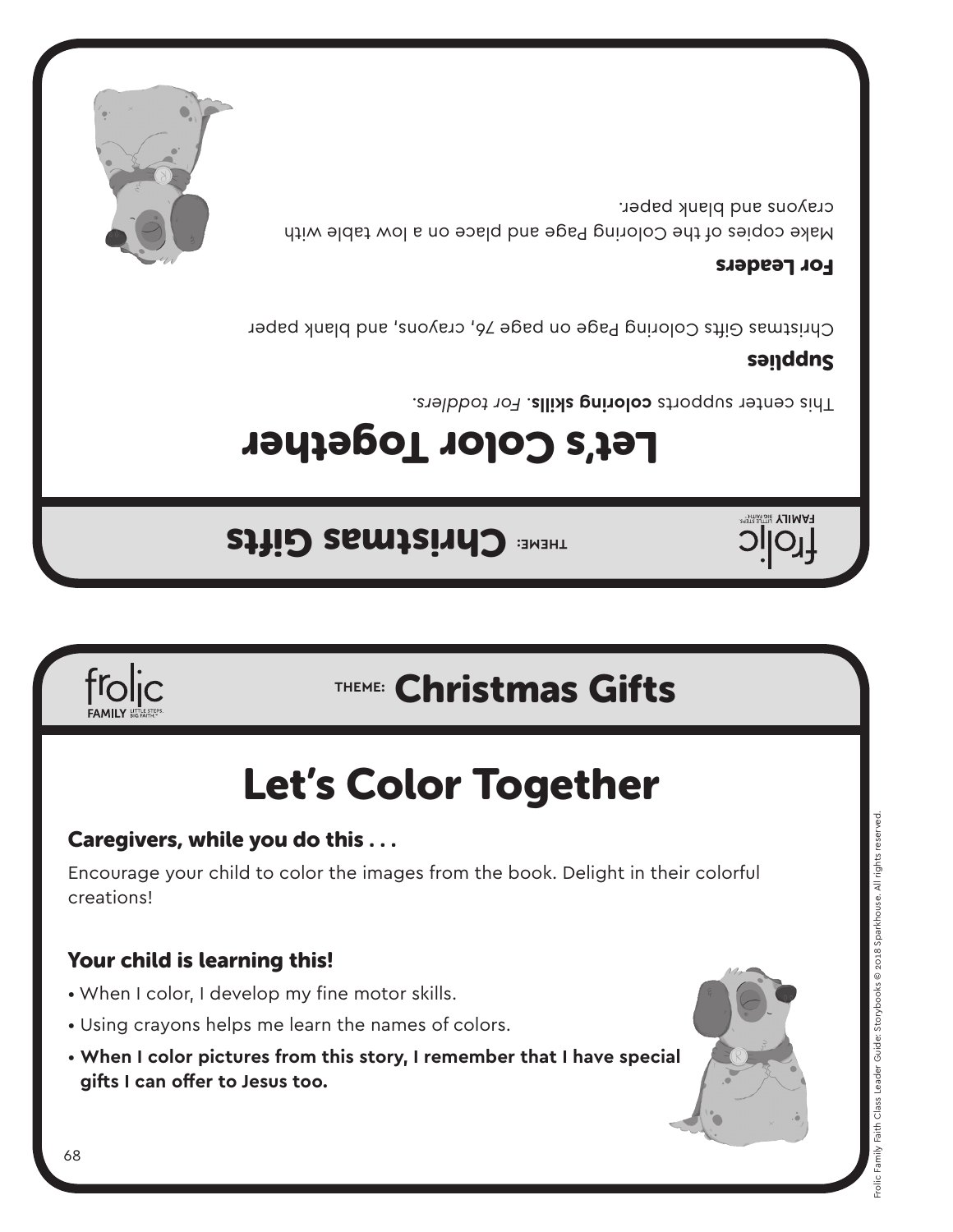## **THEME:** Christmas Gifts

Jesus blinked his big brown eyes at Rufus, then cooed and fell asleep under the warm red cape.

 $\mathop{\hbox{frol}}\limits_{\hbox{FAMILY} } \prod_{\rm SFRRRTR}$ 

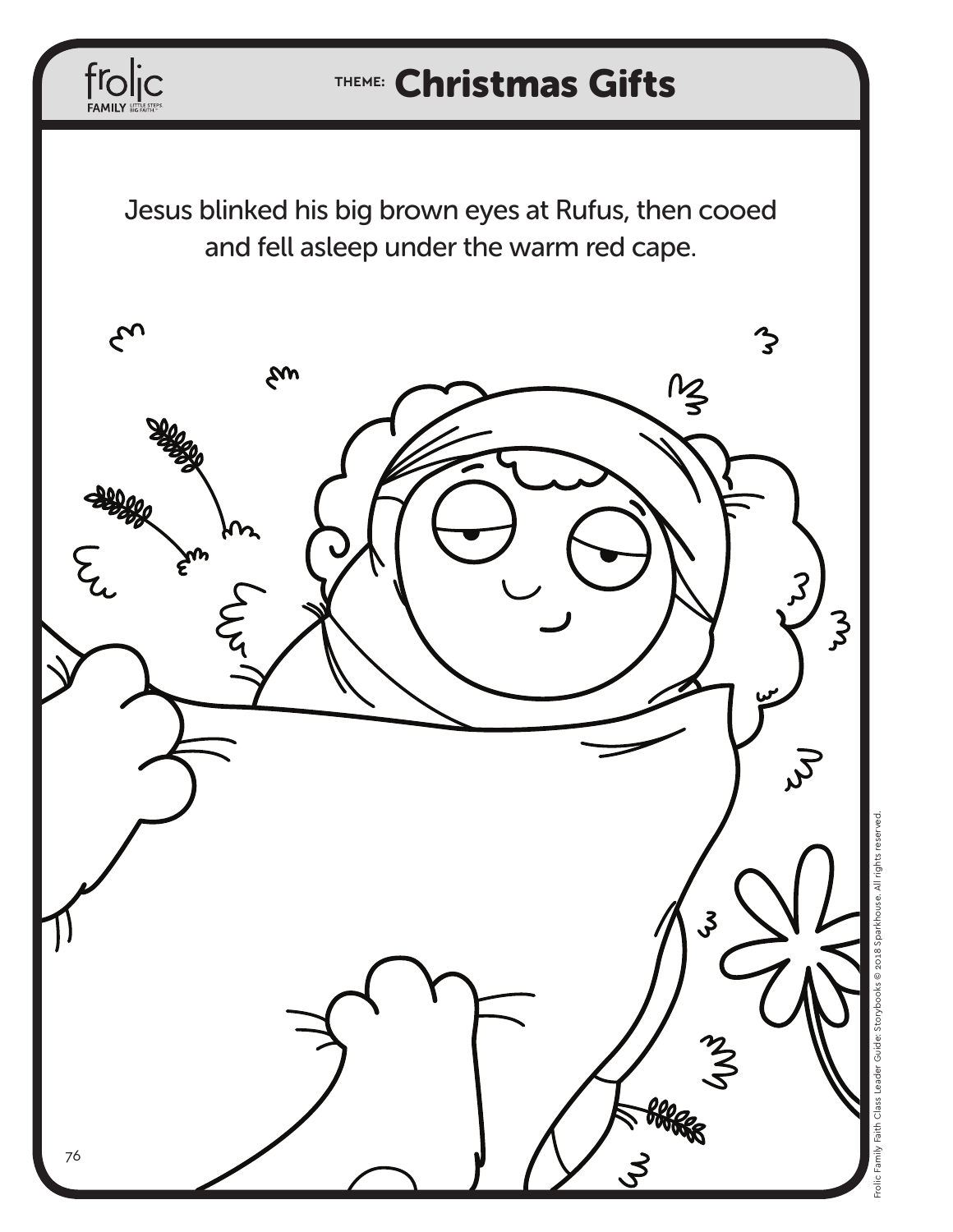- When I color and place stickers, I am developing my fine motor skills.
- pre-literacy skills.
- **When I talk about Jesus' birthday, I am connecting Jesus' life with my own experiences.**
- 
- 
- When you show me how to hold a card and open it, I am developing
- 
- Your child is learning this!

# pictures of the gifts you can share with others. Sing "Happy Birthday" to Jesus together.

# Caregivers, while you do this . . .

Fold the paper in half to make a card. Help your child make a birthday card for Jesus by adding birthday stickers and coloring pictures. Inside the card write words or draw

# Happy Birthday, Jesus!



Frolic Family Faith Class Leader Guide: Storybooks © 2018 Sparkhouse. All rights reserved.

Guide:

Frolic Family Faith Class I

ybooks @ 2018 Sparkhouse. All rights

## **THEME:** Christmas Gifts

Happy Birthday, Jesus!

**THEME: Christmas Gifts** 

For toddlers and the motor skills and language development. For toddlers.

### sanddns

**FAMILY** 

Construction paper, birthday stickers, and crayons

#### For Leaders

Set out supplies where families can make a card.

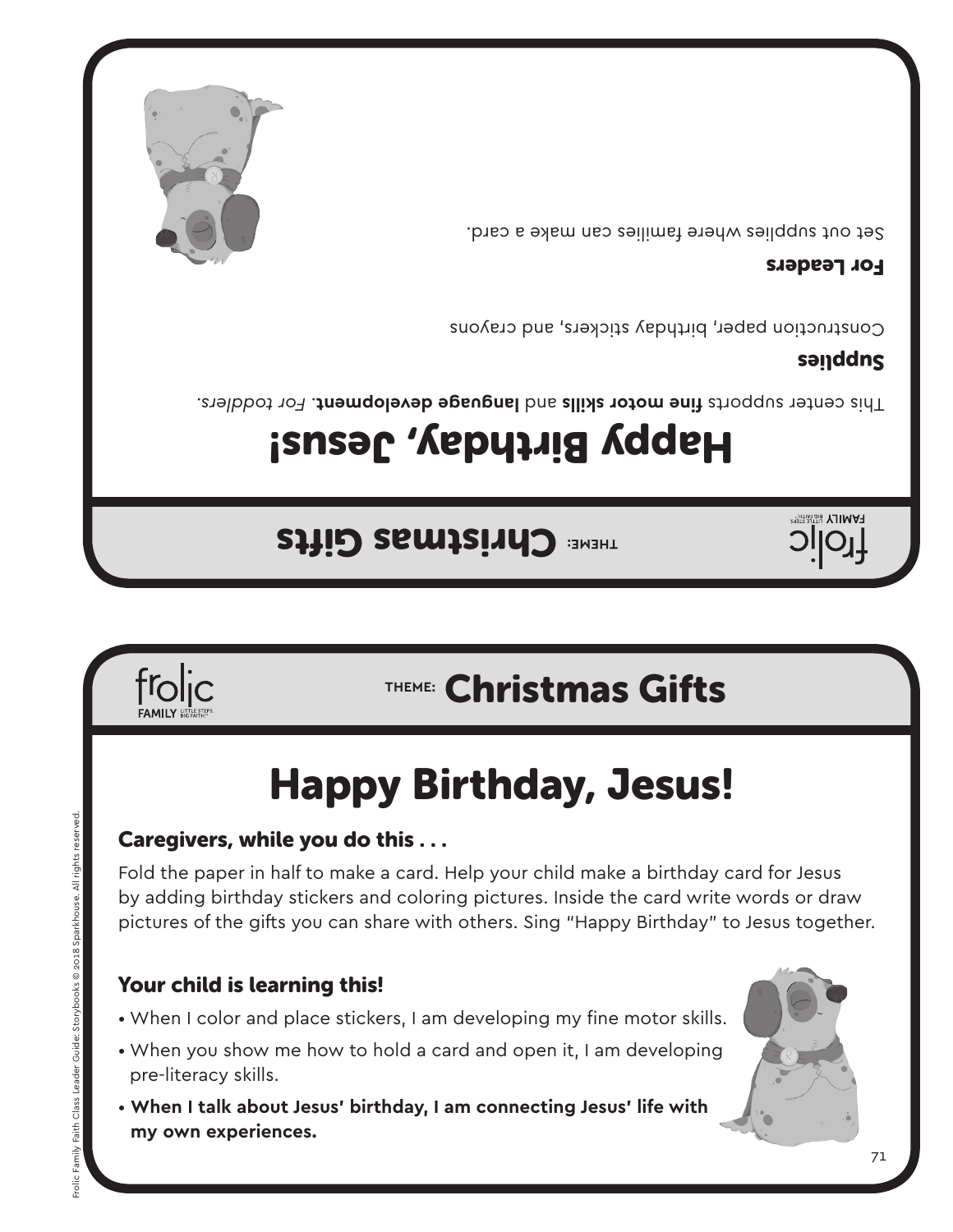### Your child is learning this!

Caregivers, while you do this . . .

- Naming and talking about love helps with my emotional development.
- development.
- **Sharing love with others imitates in a concrete way how God shares love with us.**

froljc

- 
- Talking about and practicing sharing encourages my social

Frolic Family Faith Class Leader Guide: Storybooks © 2018 Sparkhouse. All rights reserved.

rolic Family Faith Class Leader Guide:

Storybooks @ 2018 Sparkhouse. All rights rea

Pick a heart and give it a hug to symbolize your love. Place the heart in a box and wrap it up, using the paper and bows. Talk about who loves you and who you can give this gift of love to.

## Gift of Love

## **THEME:** Christmas Gifts

## **THEME:** Christmas Gifts

*TAMILY* 

## Gift of Love

*For toddlers. This center supports emotional development* and social skills. For toddlers.

#### sanddns

Small boxes, wrapping paper, scissors, tape, small precut paper hearts, and bows

#### For Leaders

Set up one or two wrapping stations with boxes, wrapping supplies, and swall hearts to go inside the boxes.

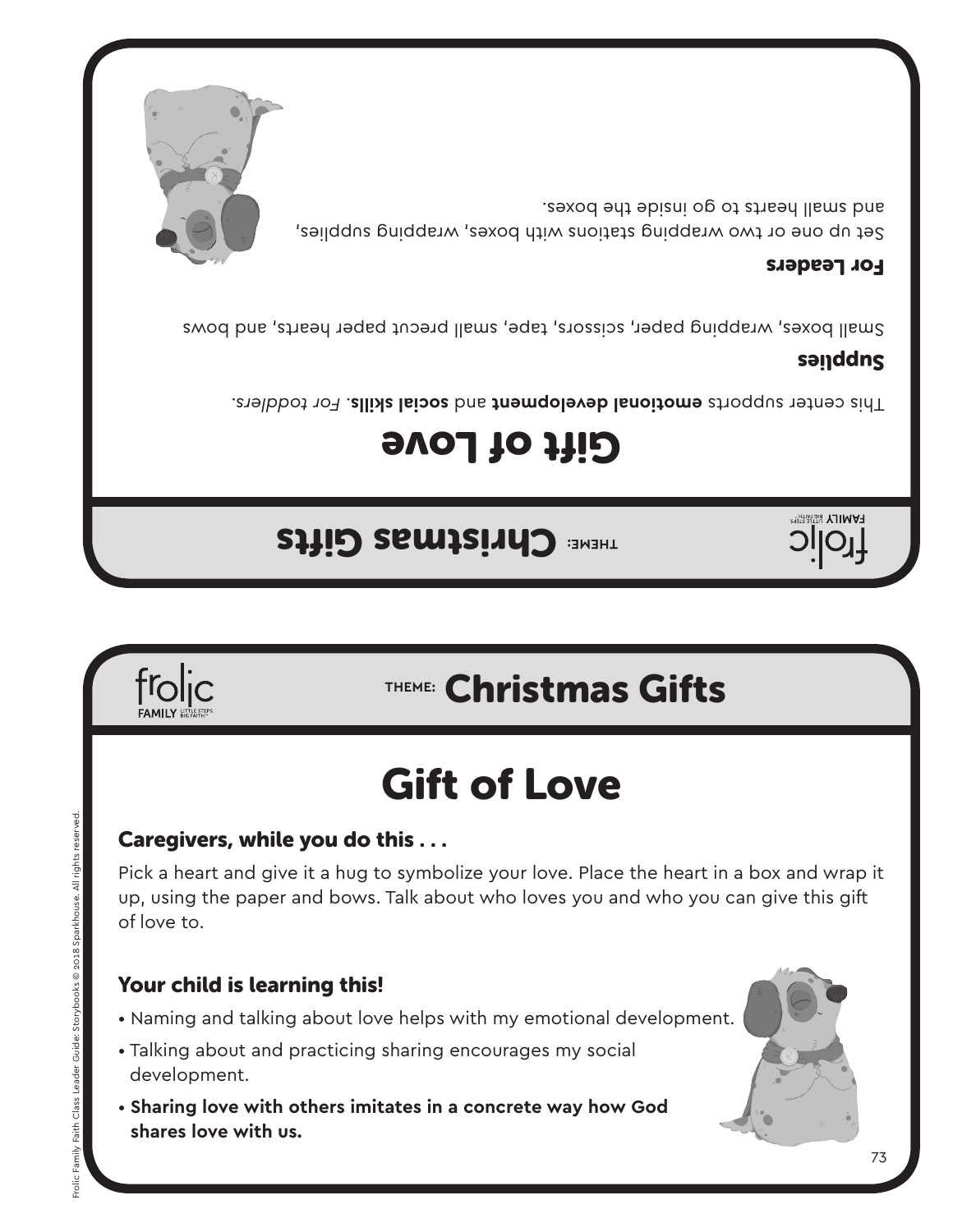

Pretend with your child that you are going on a journey. Talk with them about Mary and Joseph going on a long journey when they had Jesus. Where will you go? What will you take with you? Pack up a bag or suitcase with the dress-up clothes.

### Your child is learning this!

frolic

Caregivers, while you do this . . .

- Dress-up is a great way to practice pretend play and grow my imagination.
- Anticipating what we will need for the journey develops my executive functions.
- 74  **the Bible.** • **Talking about my journey connects me to the story of travelers in**



## Going on a Journey

## **THEME:** Christmas Gifts

## **THEME: Christmas Gifts**

## Going on a Journey

This center supports **pretend play**. For toddlers.

#### sanddns

**HAMILY BIG FAITH** 

Collection of dress-up clothes and shoes, and small bags or wheeled suitcases

#### For Leaders

Lay out the dress-up clothes with the bags nearby.